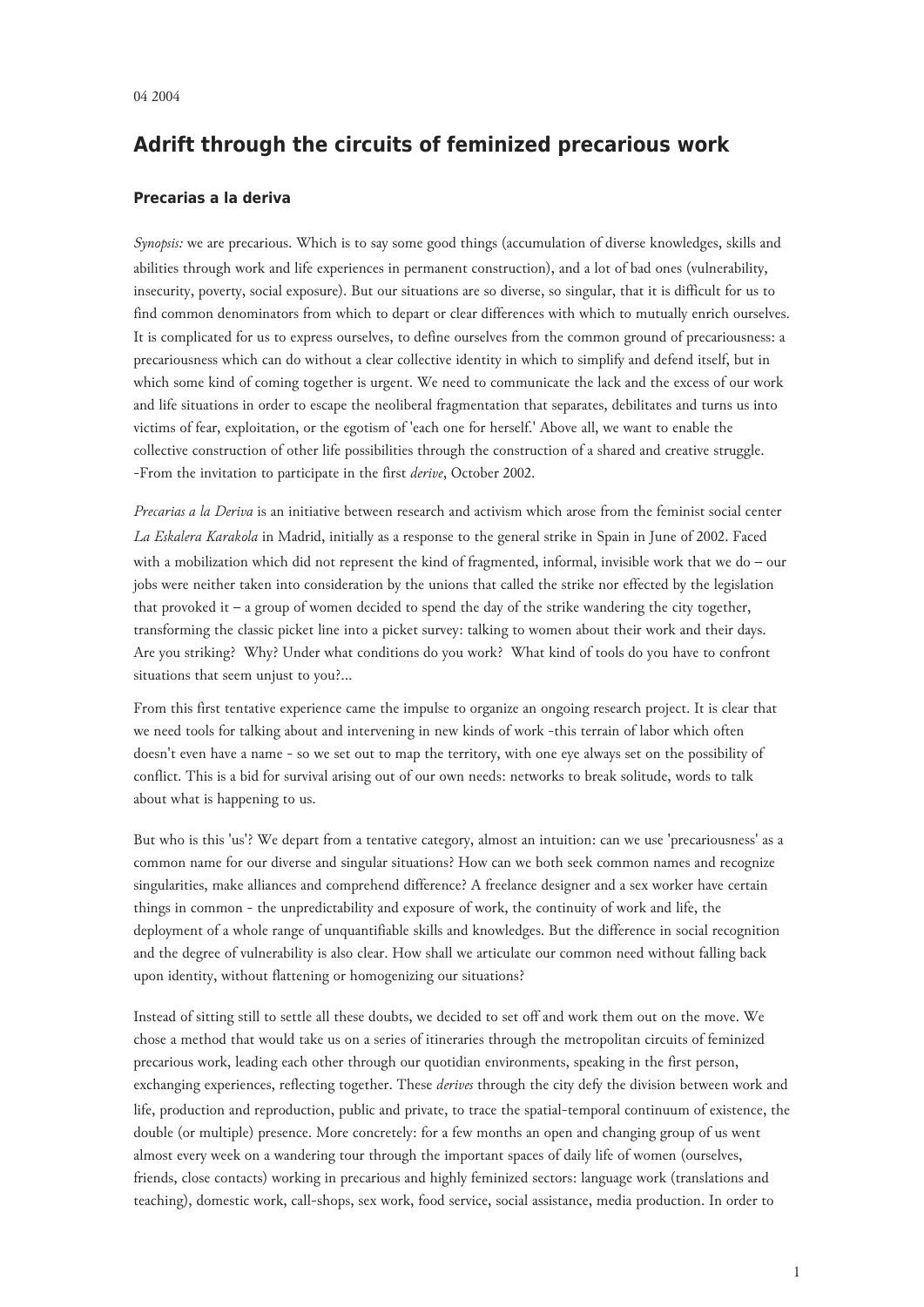structure our reflections a bit, we chose a few axes of particular and common interest to guide us: borders, mobility, income, the body, knowledge and relations, empresarial logic, conflict. Talking, reflecting, video camera and tape-recorder in hand, we went with the hope of communicating the experience and the hypotheses we might derive from it, taking our own communication seriously, not only as a tool of diffusion but as primary material for politics.

The experience has been tremendously rich and a bit overwhelming. The questions multiply, little is certain. But a few tentative hypotheses emerge. In the first place, we know that precariousness is not limited to the world of work. We prefer to define it as a juncture of material and symbolic conditions which determine an uncertainty with respect to the sustained access to the resources essential to the full development of one's life. This definition permits us to overcome the dichotomies of public/private and production/reproduction and to recognize the interconnections between the social and the economic. Second, more than a condition or a fixed position ('being precarious') we prefer to think of precariousness as a tendency. In fact, precariousness is not new (much of women's work, paid and unpaid, has been precarious since the dawn of history). What is new is the process by which this is expanding to include more and more social sectors, not in a uniform manner (it would be difficult to draw a rigid or precise line between the 'precarious' and the 'guaranteed' parts of the population) but such that the tendency is generalized. Thus we prefer to talk not about a state of precariousness but about 'precarization' as a process which effects the whole of society, with devastating consequences for social bonds. Third, the territory of aggregation (and perhaps of 'combat') for mobile and precarious workers is not necessarily the 'work place' (how could it be, when this so often coincides with one's own home, or someone else's, or when it changes every few months, or when the possibilities of coinciding with a substantial group of the same co-workers for long enough to get to know each other is one in a thousand?) but rather this metropolitan territory we navigate every day, with its billboards and shopping centers, fast-food that tastes like air and every variety of useless contracts.

In addition to these basic hypotheses and a mountain of doubts, we have a few clues as to where to look next. First of all, and thanks to the workshops we conducted on 'Globalized Care' we have managed to work out a few *points of attack*. The crisis of care, or better, the political articulation of this fact, which from one or the other side of the sea effects all of us, is one of those points. We don't think there is a simple way of posing the question, a single formula like a social salary, salaries for housewives, distribution of tasks, or anything like that. Any solutions will have to be combined. This is a submerged and many-legged conflict, involving immigration policy, the conception of social services, work conditions, family structure, affect… which we will have to take on as a whole but with attention to its specificities. And then there is our fascination with the world of sexwork which we have been encountering bit by bit, and which once again situates us in a complex map in which we also have to look at migration policy and labor rights, but also rights in the realm of the imaginary. There is a continuum here, which for the moment we are calling Care-Sex-Attention, and which encompasses much of the activity in all of the sectors we have investigated. Affect, its quantities and qualities, is at the center of a chain which connects places, circuits, families, populations, etc. These chains are producing phenomena and strategies as diverse as virtually arranged marriages, sex tourism, marriage as a means of passing along rights, the ethnification of sex and of care, the formation of multiple and transnational households.

Second, we have talked about the need to produce *slogans* which are able to group all these points. Past ones have become too limited for us, too general, too vague. In the last session of the 'Globalized Care' workshops we realized that some of these slogans could take us into spaces as ambivalent but as necessary as the re-vindication of the ability to have and raise children, while at the same time taking up the radical discourses of the family as a device of control, dependence and culpabilization of women.

Third, the necessity of constructing *points of aggregation* is clear. Curiously, our process of wandering the city has led us to value more the denied right to territorialize ourselves. If this territorialization cannot take place